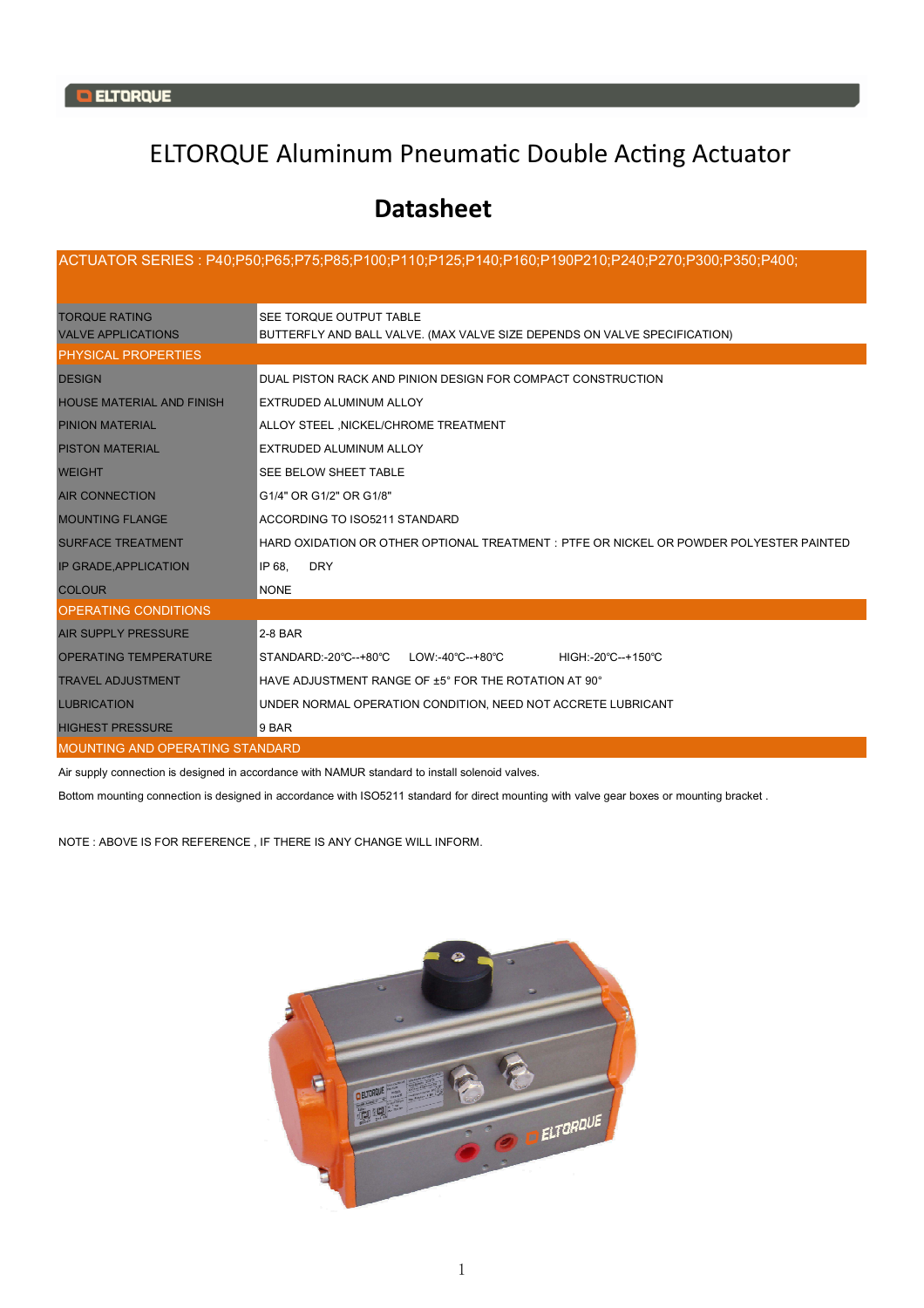

|  |  | <b>G1/4 NAMUR</b> |
|--|--|-------------------|
|  |  |                   |

| <b>SERIES</b> |     | R     | $\epsilon$ |     |      |     | n  | ØZ |                |    | <b>FLANGE</b>   |              | $\Omega$ 1 |        | W1     | CH    |                        | <b>WEIGHT</b>        |
|---------------|-----|-------|------------|-----|------|-----|----|----|----------------|----|-----------------|--------------|------------|--------|--------|-------|------------------------|----------------------|
| P40           | 37  | 47    | 50         | 110 | 27   | 50  | 20 | 40 | 10             | 10 | F03             |              | 36         |        | M5x9   | 9x9   | G1/8''                 | 0.47kg               |
| P50           | 45  | 70.5  | 70         | 154 | 41.5 | 80  | 20 | 40 | 1 <sub>0</sub> | 12 | F03/05          | 36           | 50         | M5x7.5 | M6x9   | 11x1  | G <sub>1</sub>         | 1.13kg               |
| P65           | 62  | 89.5  | 89         | 189 | 51.5 | 80  | 20 | 40 | 10             | 16 | F05/07          | 50           | 70         | M6x9   | M8x12  | 14x1  | G <sub>1</sub>         | 1.97kg               |
| P75           | 68  | 102.5 | 100        | 210 | 59   | 80  | 20 | 40 | 14             | 16 | F05/07          | $50^{\circ}$ | 70         | M6x9   | M8x12  | 14x14 | G1                     | 2.93kg               |
| P85           | 68  | 12.5  | 113        | 229 | 63.5 | 80  | 20 | 40 | 14             | 19 | F05/07          | 50           | 70         | M6x9   | M8x12  | 17x1  | G1                     | 3.78kg               |
| P100          | 92  | 126   | 123        | 264 | 71   | 80  | 20 | 40 | 14             | 19 | F05/07          | 70           | 102        | M6x9   | M8x12  | 17x17 | G1                     | 5.14kg               |
| P110          | 93  | 38.5  | 136        | 266 | 76.5 | 80  | 20 | 40 | 14             | 19 | F07/10          | 70           | 102        | M8x12  | M10x15 | 7x1   | /4''<br>G <sub>1</sub> | $6.09$ <sub>kg</sub> |
| P125          | 96  | 157   | 161        | 337 | 85   | 80  | 30 | 56 | 22             | 25 | F07/10          | 70           | 102        | M8x12  | M10x15 | 22x22 | G1/4''                 | 10.86kg              |
| P140          | 110 | 178   | 178        | 377 | 97   | 80  | 30 | 56 | 22             | 31 | F10/12          | 102          | 125        | M8x12  | M12x18 | 27x27 | /4''<br>G1             | 77kg<br>13.          |
| P160          | 112 | 196   | 200        | 412 | 106  | 130 | 30 | 56 | 22             | 31 | F10/12          | 102          | 125        | M10x15 | M12x18 | 27x27 | G1/4''                 | 20.15kg              |
| P190          | 136 | 216.5 | 232        | 488 | 112  | 130 | 30 | 56 | 22             | 41 | F10/14          | 102          | 140        | M10x15 | M16x24 | 36x36 | G1/4''                 | 28.41kg              |
| P210          | 140 | 235.5 | 255        | 550 | 120  | 130 | 30 | 80 | 32             | 40 | F14             |              | 140        |        | M16x24 | 36x36 | G1/4''                 | 40.03kg              |
| P240          | 159 | 262   | 292        | 602 | 131  | 130 | 30 | 80 | 32             | 50 | F16             |              | 165        |        | M20x28 | 46x46 | /2''<br>G <sub>1</sub> | 52.6kg               |
| P270          | 159 | 295   | 331        | 672 | 147  | 130 | 30 | 80 | 32             | 50 | F16             |              | 165        |        | M20x28 | 46x46 | G1/2"                  | 73.64kg              |
| P300          | 180 | 335   | 354        | 784 | 173  | 130 | 30 | 80 | 32             | 50 | F16             |              | 165        |        | M20x28 | 46x46 | /2"<br>G1              | $108$ <sub>kg</sub>  |
| P350          | 270 | 385   | 410        | 845 | 195  | 130 | 30 | 80 | 32             | 50 | F16/25          | 165          | 254        | M20x28 | M16x30 | 46x46 | G1/2"                  | 146.7kg              |
| P400          | 290 | 520   | 466        | 956 | 260  | 130 | 30 | 80 | 32             | 60 | F <sub>25</sub> |              | 254        |        | M16x30 | 55x55 | /2"<br>G1              | 220. 5kg             |